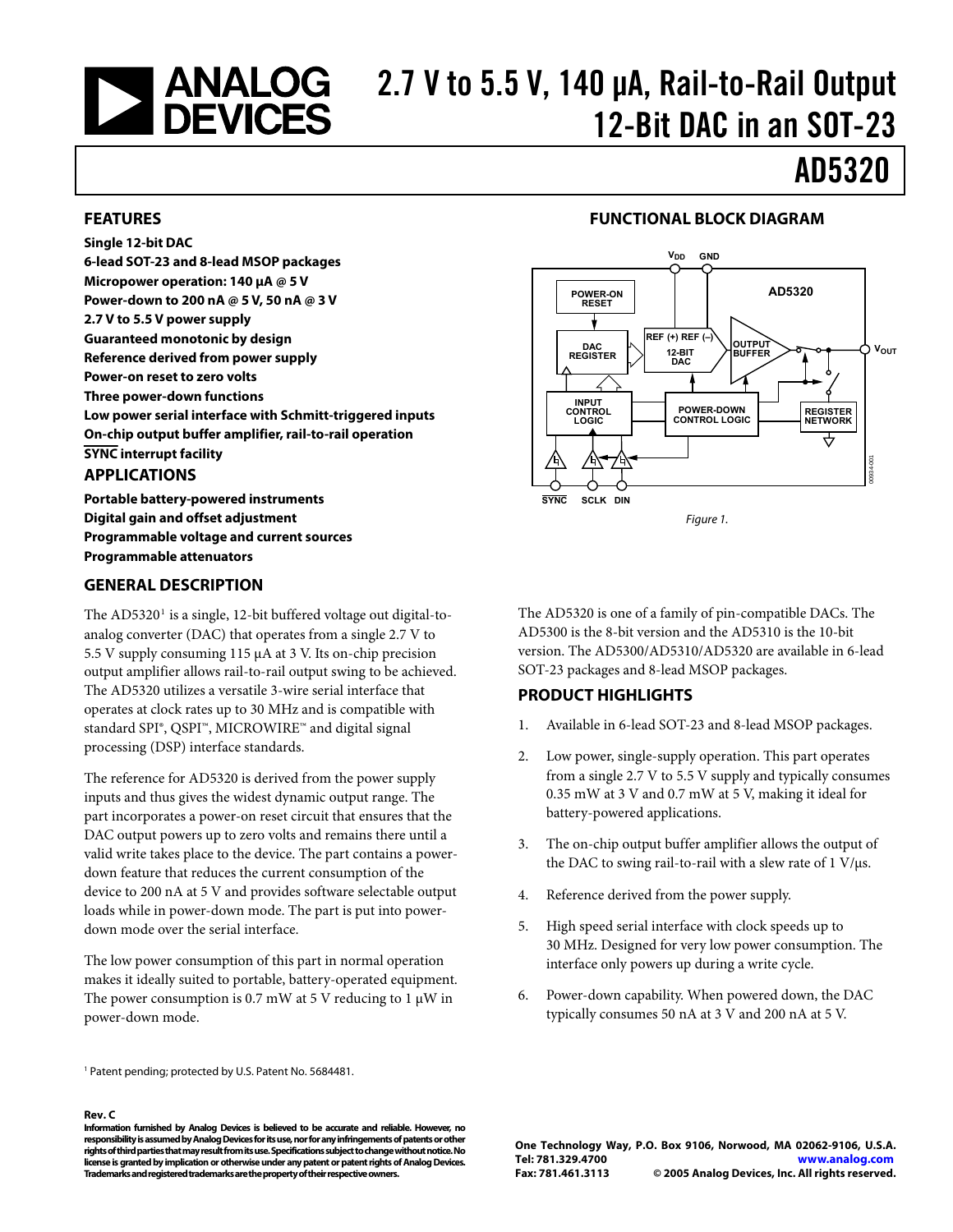# <span id="page-1-0"></span>**TABLE OF CONTENTS**

| Pin Configurations and Function Descriptions  6 |
|-------------------------------------------------|
|                                                 |
|                                                 |
|                                                 |
|                                                 |
|                                                 |
|                                                 |

### **REVISION HISTORY**

| $11/05$ —Rev. B to Rev. C |  |
|---------------------------|--|
|                           |  |
|                           |  |
|                           |  |
|                           |  |
|                           |  |

| AD5320 to ADSP-2101/ADSP-2103 Interface  14      |
|--------------------------------------------------|
|                                                  |
|                                                  |
|                                                  |
|                                                  |
| Using REF19x as a Power Supply for AD5320  15    |
|                                                  |
| Using AD5320 with an Opto-Isolated Interface  15 |
| Power Supply Bypassing and Grounding 16          |
|                                                  |
|                                                  |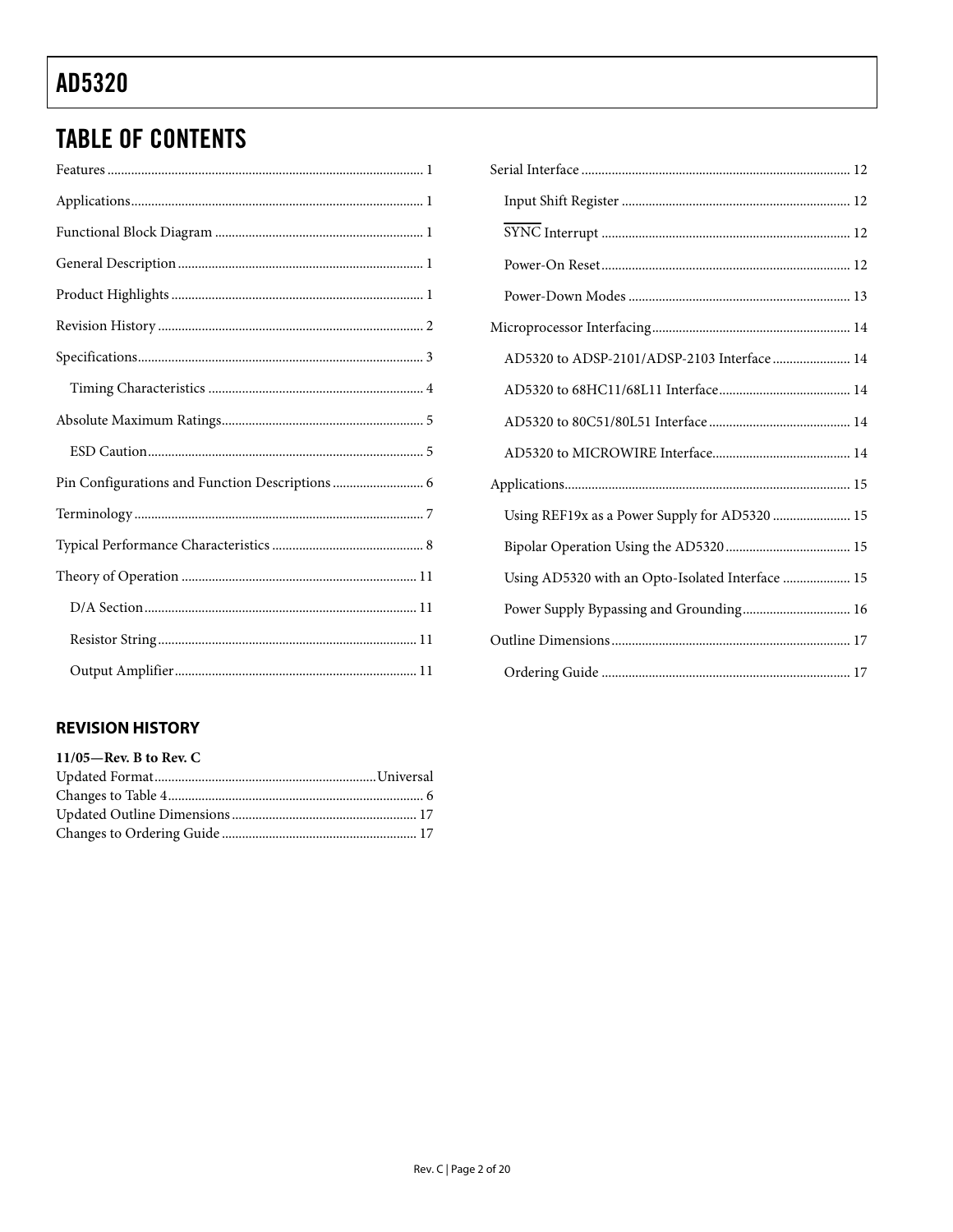### <span id="page-2-0"></span>SPECIFICATIONS

 $V_{\text{DD}} = 2.7 \text{ V}$  to 5.5 V; R<sub>L</sub> = 2 kΩ to GND; C<sub>L</sub> = 200 pF to GND; all specifications T<sub>MIN</sub> to T<sub>MAX</sub>, unless otherwise noted.

#### **Table 1.**

|                                        | <b>B</b> Version <sup>1</sup> |            |                        |                 |                                                                                                                          |
|----------------------------------------|-------------------------------|------------|------------------------|-----------------|--------------------------------------------------------------------------------------------------------------------------|
| <b>Parameter</b>                       | Min                           | <b>Typ</b> | <b>Max</b>             | Unit            | <b>Test Conditions/Comments</b>                                                                                          |
| <b>STATIC PERFORMANCE<sup>2</sup></b>  |                               |            |                        |                 |                                                                                                                          |
| Resolution                             | 12                            |            |                        | <b>Bits</b>     |                                                                                                                          |
| Relative Accuracy                      |                               |            | ±16                    | <b>LSB</b>      | See Figure 5                                                                                                             |
| <b>Differential Nonlinearity</b>       |                               |            | ±1                     | <b>LSB</b>      | Guaranteed monotonic by design (see Figure 6)                                                                            |
| Zero-Code Error                        |                               | 5          | 40                     | mV              | All zeroes loaded to DAC register (see Figure 9)                                                                         |
| Full-Scale Error                       |                               | $-0.15$    | $-1.25$                | % of FSR        | All ones loaded to DAC register (see Figure 9)                                                                           |
| <b>Gain Error</b>                      |                               |            | ±1.25                  | % of FSR        |                                                                                                                          |
| Zero-Code Error Drift                  |                               | $-20$      |                        | µV/°C           |                                                                                                                          |
| Gain Temperature Coefficient           |                               | $-5$       |                        | ppm of FSR/°C   |                                                                                                                          |
| OUTPUT CHARACTERISTICS <sup>3</sup>    |                               |            |                        |                 |                                                                                                                          |
| Output Voltage Range                   | 0                             |            | <b>V</b> <sub>DD</sub> | v               |                                                                                                                          |
| <b>Output Voltage Settling Time</b>    |                               | 8          | 10                     | μs              | 1/4 scale to 3/4 scale change (400 hex to C00 hex)<br>$R_L = 2 k\Omega$ , 0 pF < C <sub>L</sub> < 200 pF (see Figure 19) |
|                                        |                               | 12         |                        |                 | $R_L = 2 k\Omega$ , $C_L = 500 pF$                                                                                       |
| Slew Rate                              |                               | 1          |                        | μs<br>$V/\mu s$ |                                                                                                                          |
| <b>Capacitive Load Stability</b>       |                               | 470        |                        | pF              | $R_L = \infty$                                                                                                           |
|                                        |                               | 1000       |                        | pF              | $R_{L} = 2 k\Omega$                                                                                                      |
| Digital-to-Analog Glitch Impulse       |                               | 20         |                        | $nV-s$          | 1 LSB change around major carry (see Figure 22)                                                                          |
| Digital Feedthrough                    |                               | 0.5        |                        | $nV-s$          |                                                                                                                          |
| DC Output Impedance                    |                               | 1          |                        | Ω               |                                                                                                                          |
| <b>Short Circuit Current</b>           |                               | 50         |                        | mA              | $V_{DD} = 5 V$                                                                                                           |
|                                        |                               | 20         |                        | mA              | $V_{DD} = 3 V$                                                                                                           |
| Power-Up Time                          |                               | 2.5        |                        |                 | Coming out of power-down mode, $V_{DD} = 5 V$                                                                            |
|                                        |                               | 5          |                        | μs<br>$\mu$ s   | Coming out of power-down mode, $V_{DD} = 3 V$                                                                            |
| LOGIC INPUTS <sup>3</sup>              |                               |            |                        |                 |                                                                                                                          |
| <b>Input Current</b>                   |                               |            | ±1                     | μA              |                                                                                                                          |
| VINL, Input Low Voltage                |                               |            | 0.8                    | V               | $V_{DD} = 5 V$                                                                                                           |
| VINL, Input Low Voltage                |                               |            | 0.6                    | v               | $V_{DD} = 3 V$                                                                                                           |
| VINH, Input High Voltage               | 2.4                           |            |                        | ٧               | $V_{DD} = 5 V$                                                                                                           |
| VINH, Input High Voltage               | 2.1                           |            |                        | V               | $V_{DD} = 3 V$                                                                                                           |
| Pin Capacitance                        |                               |            | 3                      | pF              |                                                                                                                          |
| POWER REQUIREMENTS                     |                               |            |                        |                 |                                                                                                                          |
| V <sub>DD</sub>                        | 2.7                           |            | 5.5                    | V               |                                                                                                                          |
| I <sub>DD</sub> (Normal Mode)          |                               |            |                        |                 | DAC active and excluding load current                                                                                    |
| $V_{DD} = 4.5 V$ to 5.5 V              |                               | 140        | 250                    | μA              | $V_{IH} = V_{DD}$ and $V_{IL} = GND$                                                                                     |
| $V_{DD} = 2.7 V$ to 3.6 V              |                               | 115        | 200                    | μA              | $V_{IH} = V_{DD}$ and $V_{IL} = GND$                                                                                     |
| I <sub>DD</sub> (All Power-Down Modes) |                               |            |                        |                 |                                                                                                                          |
| $V_{DD} = 4.5 V$ to 5.5 V              |                               | 0.2        | $\mathbf{1}$           | μA              | $V_{IH} = V_{DD}$ and $V_{IL} = GND$                                                                                     |
| $V_{DD} = 2.7 V$ to 3.6 V              |                               | 0.05       | 1                      | μA              | $V_{IH} = V_{DD}$ and $V_{IL} = GND$                                                                                     |
| POWER EFFICIENCY                       |                               |            |                        |                 |                                                                                                                          |
| lout/lpp                               |                               | 93         |                        | $\%$            | $I_{LOAD} = 2$ mA, $V_{DD} = 5$ V                                                                                        |

1 Temperature range is as follows: B Version: −40°C to +105°C. 2

<sup>2</sup> Linearity calculated using a reduced code range of 48 to 4047; output unloaded.

<sup>3</sup> Guaranteed by design and characterization, not production tested.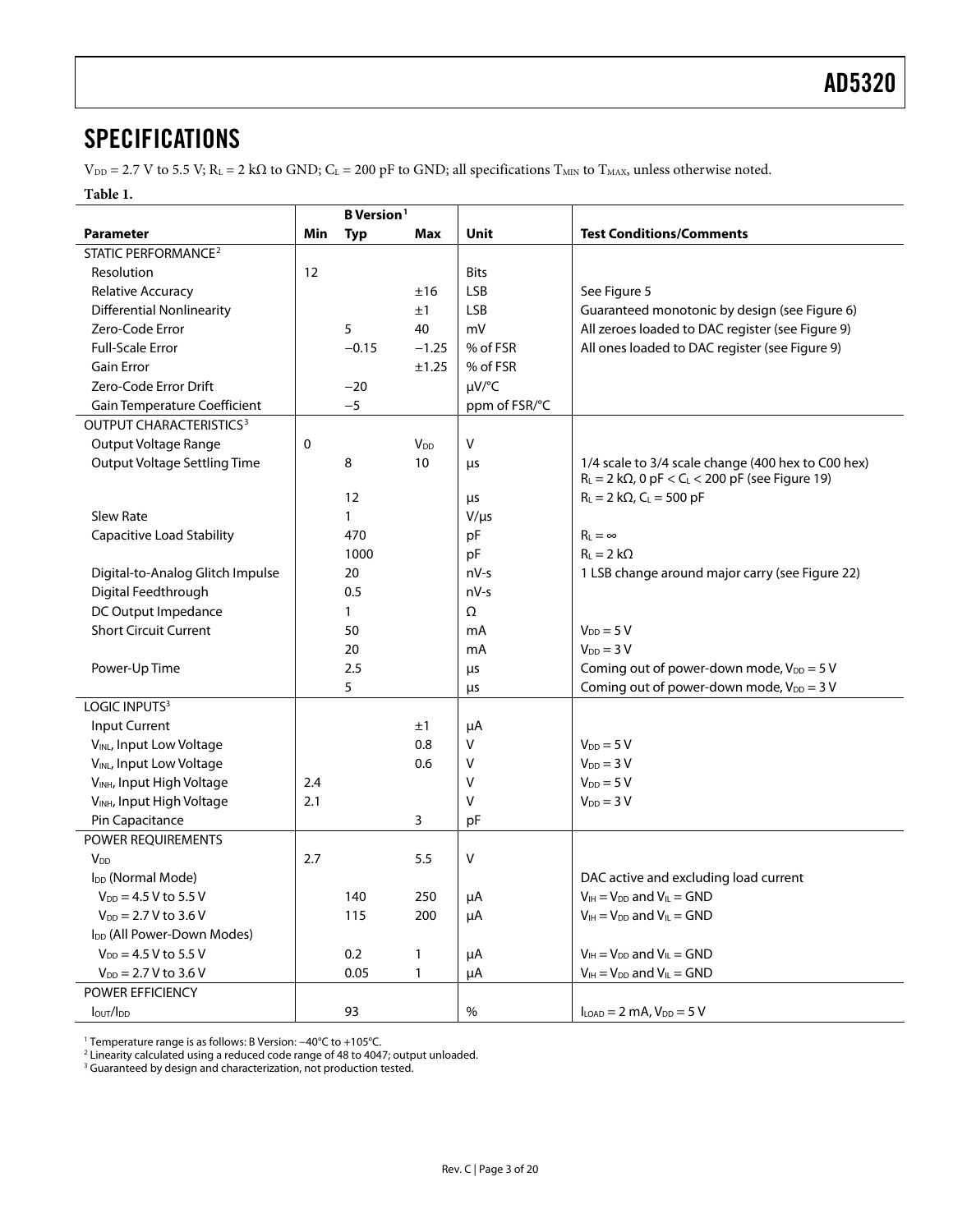### <span id="page-3-1"></span><span id="page-3-0"></span>**TIMING CHARACTERISTICS**

 $V_{\text{DD}} = 2.7$  V to 5.5 V, all specifications  $T_{\text{MIN}}$  to  $T_{\text{MAX}}$  unless otherwise noted.

#### **Table 2.**

|                           |                           | Limit at T <sub>MIN</sub> , T <sub>MAX</sub> |        |                                       |
|---------------------------|---------------------------|----------------------------------------------|--------|---------------------------------------|
| Parameter <sup>1, 2</sup> | $V_{DD} = 2.7 V$ to 3.6 V | $V_{DD}$ = 3.6 V to 5.5 V                    | Unit   | <b>Description</b>                    |
| $t_1^3$                   | 50                        | 33                                           | ns min | SCLK cycle time                       |
| t <sub>2</sub>            | 13                        | 13                                           | ns min | SCLK high time                        |
| $t_3$                     | 22.5                      | 13                                           | ns min | <b>SCLK low time</b>                  |
| t <sub>4</sub>            | 0                         |                                              | ns min | SYNC to SCLK rising edge setup time   |
| t5                        | 5                         |                                              | ns min | Data setup time                       |
| t <sub>6</sub>            | 4.5                       | 4.5                                          | ns min | Data hold time                        |
| t <sub>7</sub>            | 0                         | 0                                            | ns min | SCLK falling edge to SYNC rising edge |
| t <sub>8</sub>            | 50                        | 33                                           | ns min | Minimum SYNC high time                |

 $^1$  All input signals are specified with tr = tf = 5 ns (10% to 90% of V $_{\rm DD}$ ) and timed from a voltage level of (V $_{\rm IL}$  + V $_{\rm IH}$ )/2.<br><sup>2</sup> See Figure 2.

<sup>3</sup> Maximum SCLK frequency is 30 MHz at V<sub>DD</sub> = 3.6 V to 5.5 V and 20 MHz at V<sub>DD</sub> = 2.7 V to 3.6 V.



Figure 2. Serial Write Operation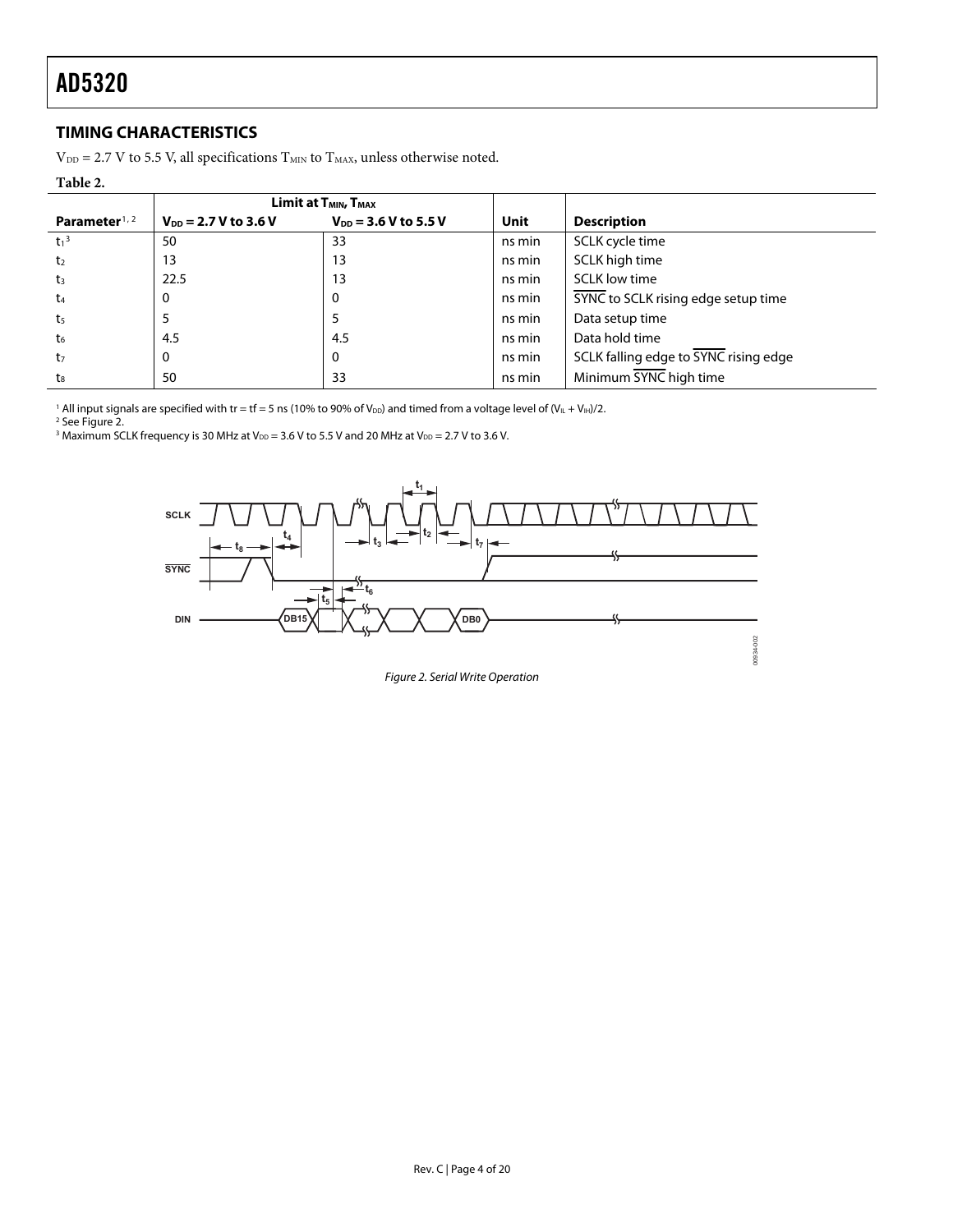## <span id="page-4-0"></span>ABSOLUTE MAXIMUM RATINGS

 $T_A = 25$ °C, unless otherwise noted.

#### **Table 3.**

| <b>Parameter</b>                          | <b>Ratings</b>                                       |
|-------------------------------------------|------------------------------------------------------|
| V <sub>DD</sub> to GND                    | $-0.3$ V to $+7$ V                                   |
| Digital Input Voltage to GND              | $-0.3$ V to V <sub>DD</sub> + 0.3 V                  |
| VOUT to GND                               | $-0.3$ V to $V_{DD}$ + 0.3 V                         |
| Operating Temperature Range               |                                                      |
| Industrial (B Version)                    | $-40^{\circ}$ C to $+105^{\circ}$ C                  |
| Storage Temperature Range                 | $-65^{\circ}$ C to +150 $^{\circ}$ C                 |
| Junction Temperature (T <sub>J</sub> Max) | $150^{\circ}$ C                                      |
| SOT-23 Package                            |                                                      |
| Power Dissipation                         | (T <sub>J</sub> Max $-\mathrm{T_A}$ )/ $\theta_{JA}$ |
| $\theta_{JA}$ Thermal Impedance           | 240°C/W                                              |
| Lead Temperature, Soldering               |                                                      |
| Vapor Phase (60 sec)                      | $215^{\circ}$ C                                      |
| Infrared (15 sec)                         | $220^{\circ}$ C                                      |
| MSOP Package                              | 450 mW                                               |
| Power Dissipation                         | (T <sub>J</sub> Max $-\mathrm{T_A}$ )/ $\theta_{JA}$ |
| $\theta_{JA}$ Thermal Impedance           | 206°C/W                                              |
| $\theta_{\text{JC}}$ Thermal Impedance    | 44°C/W                                               |
| Lead Temperature, Soldering               |                                                      |
| Vapor Phase (60 sec)                      | 215°C                                                |
| Infrared (15 sec)                         | $220^{\circ}$ C                                      |

Stresses above those listed under Absolute Maximum Ratings may cause permanent damage to the device. This is a stress rating only; functional operation of the device at these or any other conditions above those indicated in the operational section of this specification is not implied. Exposure to absolute maximum rating conditions for extended periods may affect device reliability.

#### **ESD CAUTION**

ESD (electrostatic discharge) sensitive device. Electrostatic charges as high as 4000 V readily accumulate on the human body and test equipment and can discharge without detection. Although this product features proprietary ESD protection circuitry, permanent damage may occur on devices subjected to high energy electrostatic discharges. Therefore, proper ESD precautions are recommended to avoid performance degradation or loss of functionality.

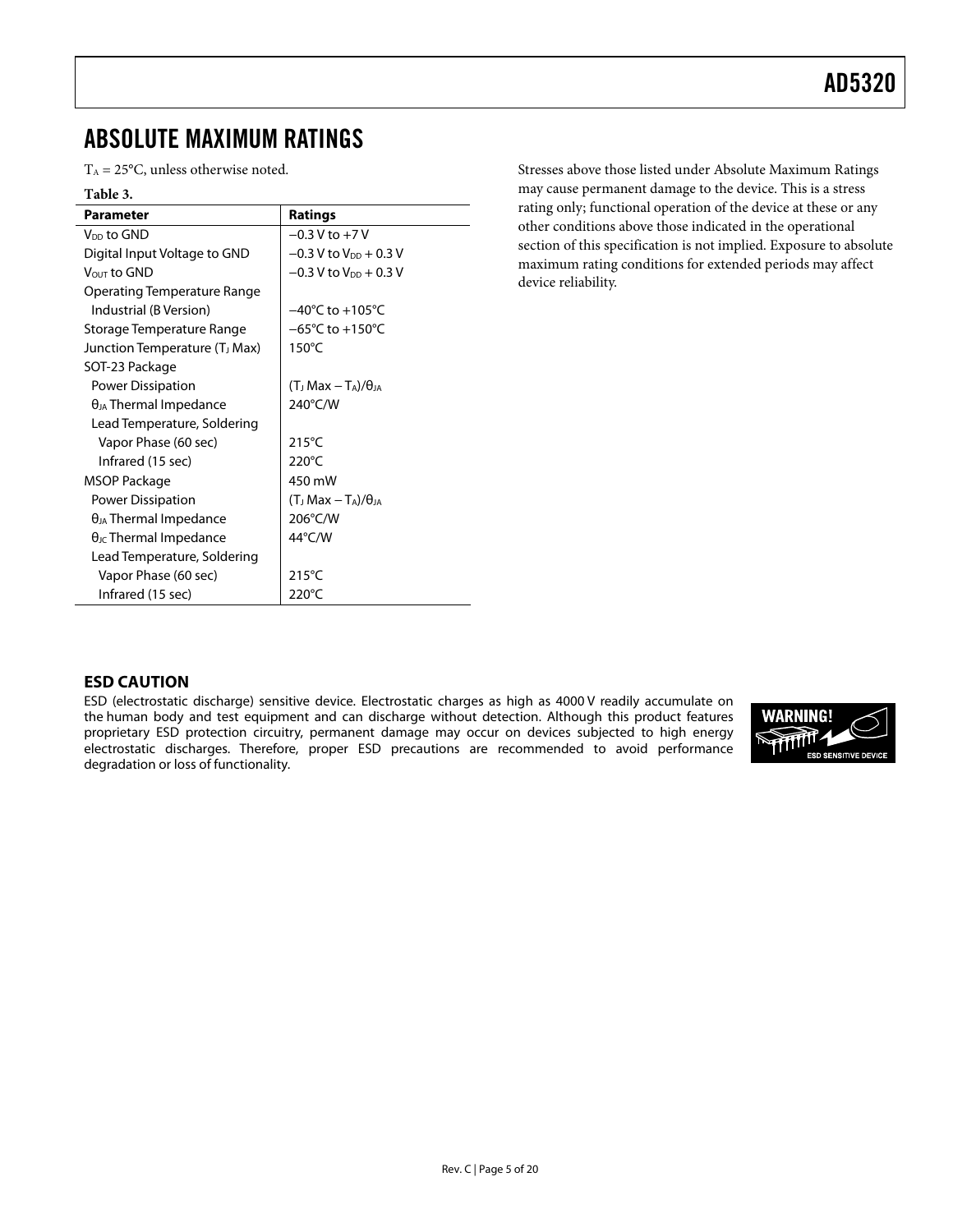## <span id="page-5-0"></span>PIN CONFIGURATIONS AND FUNCTION DESCRIPTIONS





Figure 3. SOT-23 Pin Configuration

#### **Table 4. Pin Function Descriptions**

| <b>SOT-23</b><br>Pin No. | <b>MSOP</b><br>Pin No. | <b>Mnemonic</b> | <b>Description</b>                                                                                                                                                                                                                                                                                                                                                                                                                                           |
|--------------------------|------------------------|-----------------|--------------------------------------------------------------------------------------------------------------------------------------------------------------------------------------------------------------------------------------------------------------------------------------------------------------------------------------------------------------------------------------------------------------------------------------------------------------|
|                          | 4                      | <b>VOUT</b>     | Analog Output Voltage from DAC. The output amplifier has rail-to-rail operation.                                                                                                                                                                                                                                                                                                                                                                             |
|                          | 8                      | <b>GND</b>      | Ground Reference Point for All Circuitry on the Part.                                                                                                                                                                                                                                                                                                                                                                                                        |
|                          |                        | V <sub>DD</sub> | Power Supply Input. These parts can be operated from 2.5 V to 5.5 V and V <sub>DD</sub> should be decoupled<br>to GND.                                                                                                                                                                                                                                                                                                                                       |
| 4                        |                        | <b>DIN</b>      | Serial Data Input. This device has a 16-bit shift register. Data is clocked into the register on the falling<br>edge of the serial clock input.                                                                                                                                                                                                                                                                                                              |
|                          | 6                      | <b>SCLK</b>     | Serial Clock Input. Data is clocked into the input shift register on the falling edge of the serial clock<br>input. Data can be transferred at rates up to 30 MHz.                                                                                                                                                                                                                                                                                           |
| 6                        | 5                      | <b>SYNC</b>     | Level Triggered Control Input (Active Low). This is the frame synchronization signal for the input data.<br>When SYNC goes low, it enables the input shift register and data is transferred in on the falling edges<br>of the following clocks. The DAC is updated following the 16th clock cycle unless SYNC is taken high<br>before this edge, in which case the rising edge of SYNC acts as an interrupt and the write sequence is<br>ignored by the DAC. |
|                          | 2,3                    | NC              | No Connect.                                                                                                                                                                                                                                                                                                                                                                                                                                                  |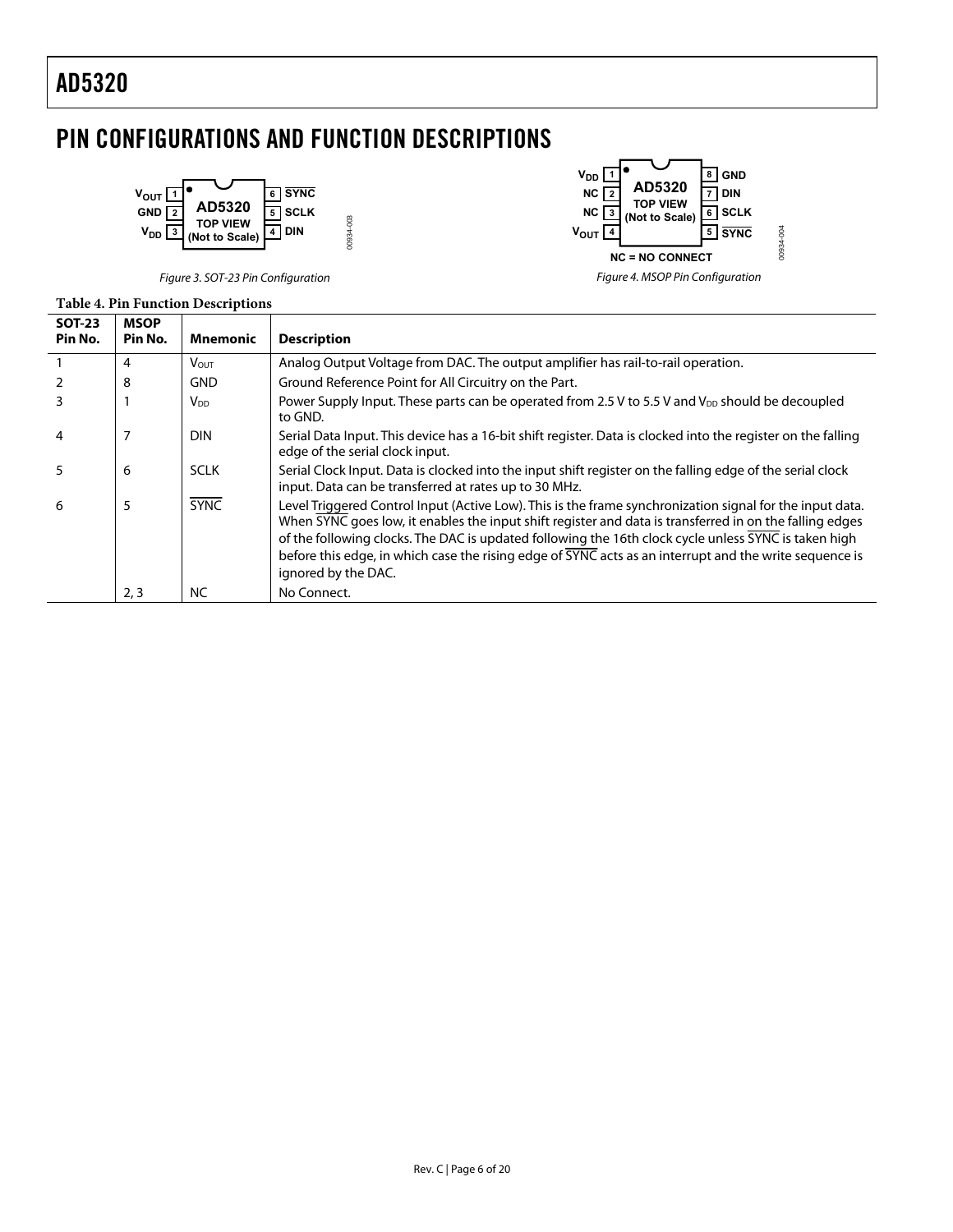## <span id="page-6-0"></span>**TERMINOLOGY**

#### **Relative Accuracy**

For the DAC, relative accuracy or integral nonlinearity (INL) is a measure of the maximum deviation, in LSBs, from a straight line passing through the endpoints of the DAC transfer function. A typical INL vs. code plot can be seen in [Figure 5.](#page-7-1)

### **Differential Nonlinearity**

Differential nonlinearity (DNL) is the difference between the measured change and the ideal 1 LSB change between any two adjacent codes. A specified differential nonlinearity of  $\pm 1$  LSB maximum ensures monotonicity. This DAC is guaranteed monotonic by design. A typical DNL vs. code plot can be seen in [Figure 6.](#page-7-1)

### **Zero-Code Error**

Zero-code error is a measure of the output error when zero code (000 hex) is loaded to the DAC register. Ideally, the output should be 0 V. The zero-code error is always positive in the AD5320 because the output of the DAC cannot go below 0 V due to a combination of the offset errors in the DAC and output amplifier. Zero-code error is expressed in mV. A plot of zerocode error vs. temperature can be seen in [Figure 9.](#page-7-1)

### **Full-Scale Error**

Full-scale error is a measure of the output error when full-scale code (FFF Hex) is loaded to the DAC register. Ideally the output should be  $V_{DD}$  – 1 LSB. Full-scale error is expressed in percent of full-scale range. A plot of full-scale error vs. temperature can be seen in [Figure 9](#page-7-1).

### **Gain Error**

This is a measure of the span error of the DAC. It is the deviation in slope of the DAC transfer characteristic from ideal expressed as a percent of the full-scale range.

### **Total Unadjusted Error**

Total unadjusted error (TUE) is a measure of the output error considering all the various errors. A typical TUE vs. code plot can be seen in [Figure 7](#page-7-1).

#### **Zero-Code Error Drift**

This is a measure of the change in zero-code error with a change in temperature. It is expressed in μV/°C.

### **Gain Error Drift**

This is a measure of the change in gain error with changes in temperature. It is expressed in (ppm of full-scale range)/°C.

### **Digital-to-Analog Glitch Impulse**

Digital-to-analog glitch impulse is the impulse injected into the analog output when the input code in the DAC register changes state. It is normally specified as the area of the glitch in nV seconds and is measured when the digital input code is changed by 1 LSB at the major carry transition (7FF Hex to 800 Hex); see [Figure 22](#page-9-0).

### **Digital Feedthrough**

Digital feedthrough is a measure of the impulse injected into the analog output of the DAC from the digital inputs of the DAC but is measured when the DAC output is not updated. It is specified in nV seconds and measured with a full-scale code change on the data bus, that is, from all 0s to all 1s and vice versa.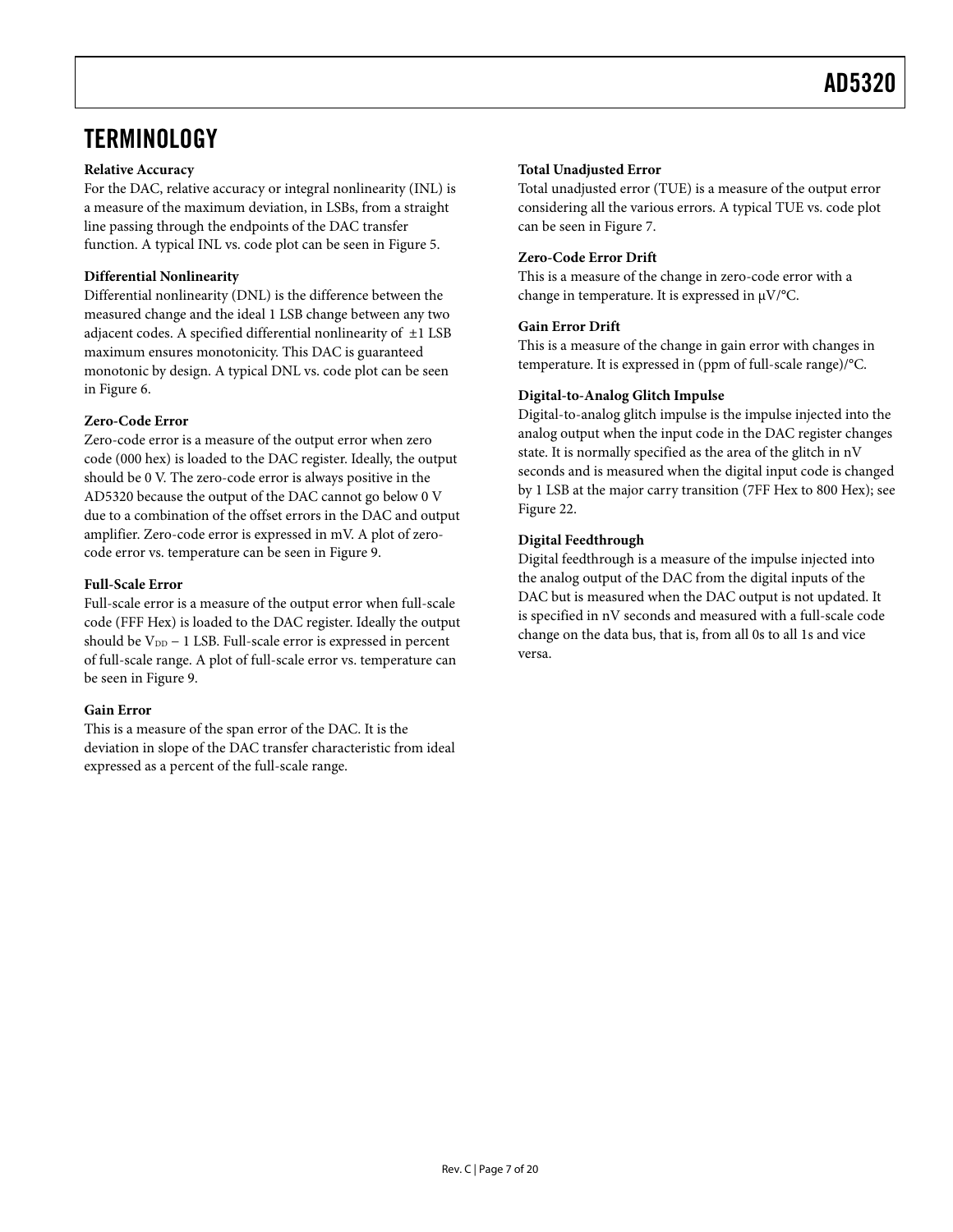# <span id="page-7-1"></span><span id="page-7-0"></span>TYPICAL PERFORMANCE CHARACTERISTICS



Figure 7. Typical Total Unadjusted Error Plot







Figure 10. I<sub>DD</sub> Histogram with V<sub>DD</sub> = 3 V and V<sub>DD</sub> = 5 V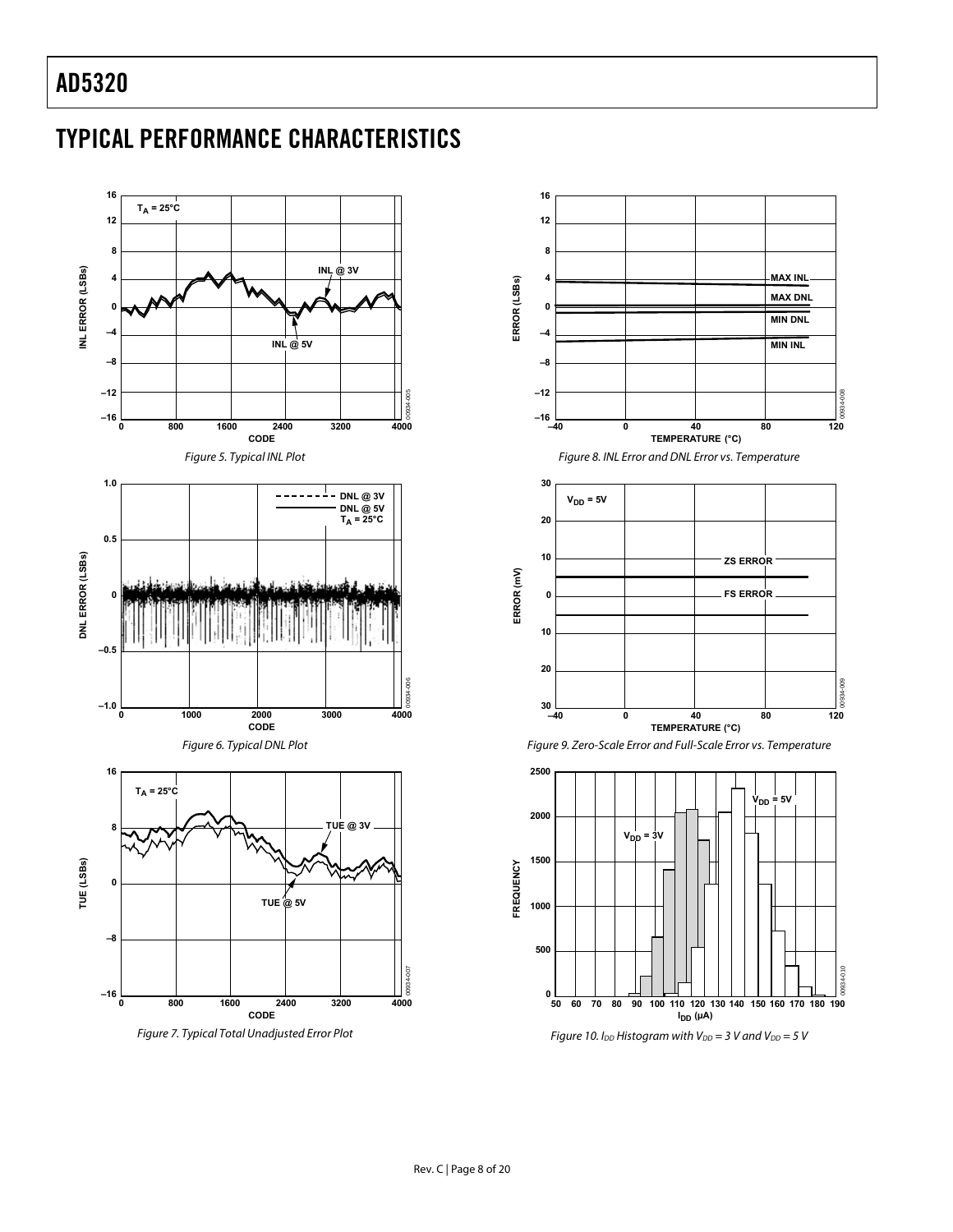<span id="page-8-0"></span>

Figure 11. Source and Sink Current Capability with  $V_{DD} = 3 V$ 



Figure 12. Source and Sink Current Capability with  $V_{DD} = 5$  V







Figure 16. Power-Down Current vs. Supply Voltage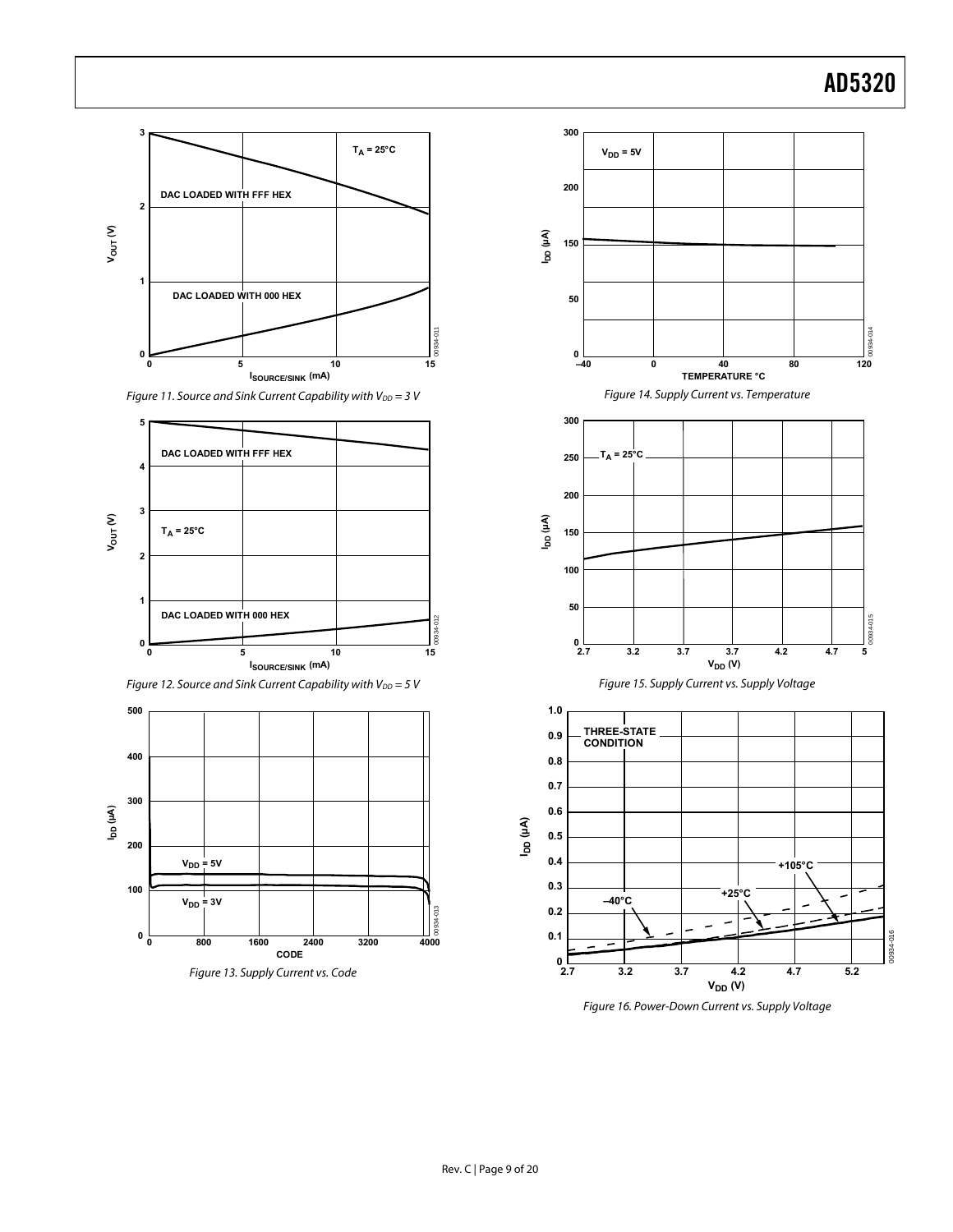<span id="page-9-0"></span>



**CH1 1V, CH2 5V, TIME BASE = 1µs/DIV**

Figure 18. Full-Scale Settling Time







**CH1 1V, CH 2 1V, TIME BASE = 20µs/DIV**

Figure 20. Power-On Reset to 0 V



#### **CH1 1V, CH2 5V, TIME BASE = 5µs/DIV**

Figure 21. Exiting Power-Down (800 Hex Loaded)



Figure 22. Digital-to-Analog Glitch Impulse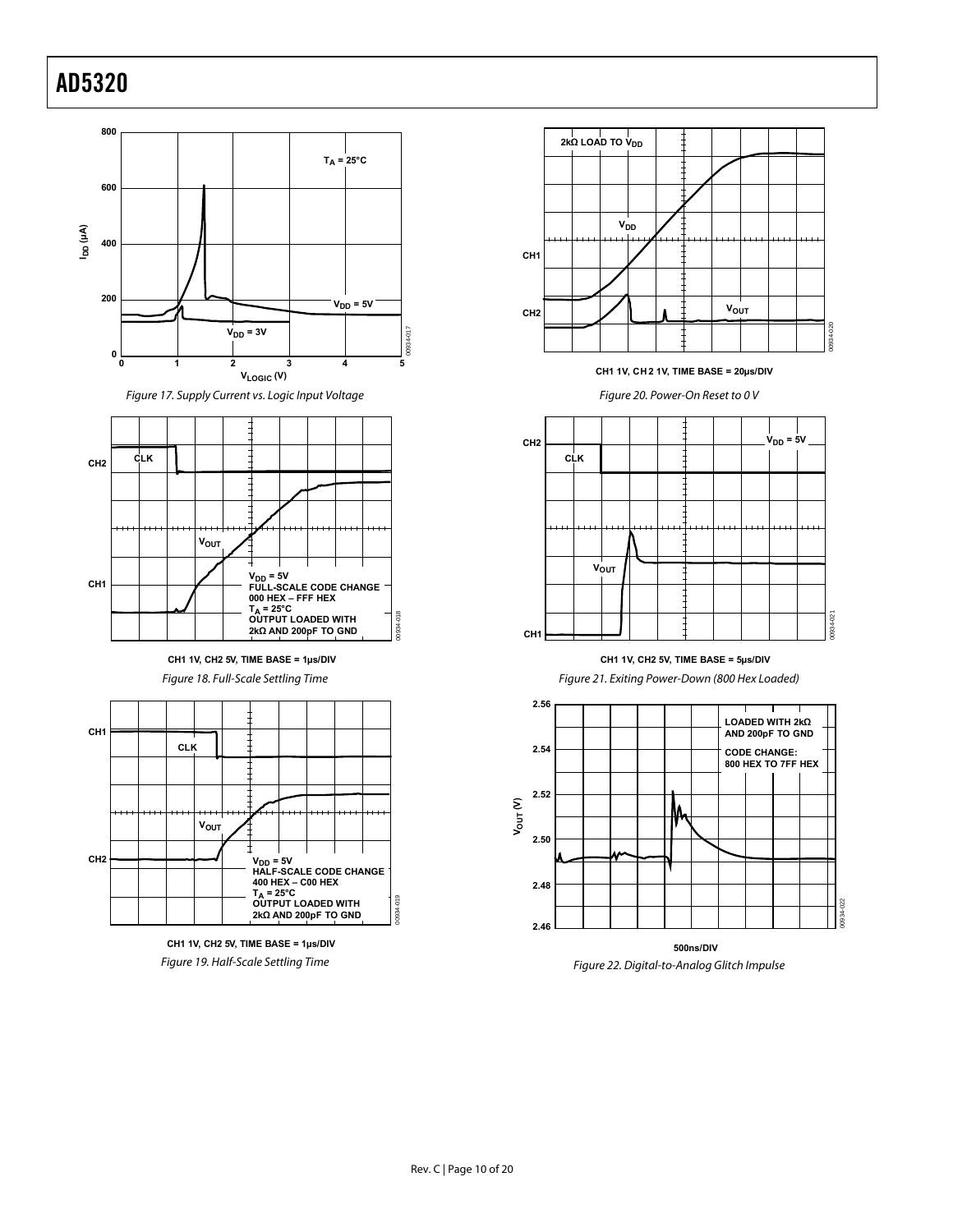## <span id="page-10-0"></span>THEORY OF OPERATION

### **D/A SECTION**

The AD5320 DAC is fabricated on a CMOS process. The architecture consists of a string DAC followed by an output buffer amplifier. Because there is no reference input pin, the power supply  $(V_{DD})$  acts as the reference. Figure 23 shows a block diagram of the DAC architecture.



Figure 23. DAC Architecture

Since the input coding to the DAC is straight binary, the ideal output voltage is given by:

$$
V_{OUT} = V_{DD} \times \left(\frac{D}{4096}\right)
$$

where  $D =$  decimal equivalent of the binary code that is loaded to the DAC register; it can range from 0 to 4095.

### **RESISTOR STRING**

The resistor string section is shown in Figure 24. It is simply a string of resistors, each of value R. The code loaded to the DAC register determines at which node on the string the voltage is tapped off to be fed into the output amplifier. The voltage is tapped off by closing one of the switches connecting the string to the amplifier. Because it is a string of resistors, it is guaranteed monotonic.



### **OUTPUT AMPLIFIER**

The output buffer amplifier is capable of generating rail-to-rail voltages on its output that gives an output range of  $0 \, \text{V}$  to  $\text{V}_{\text{DD}}$ . It is capable of driving a load of 2 kΩ in parallel with 1000 pF to GND. The source and sink capabilities of the output amplifier can be seen in [Figure 11](#page-8-0) and [Figure 12](#page-7-1). The slew rate is 1 V/μs with a half-scale settling time of 8 μs with the output unloaded.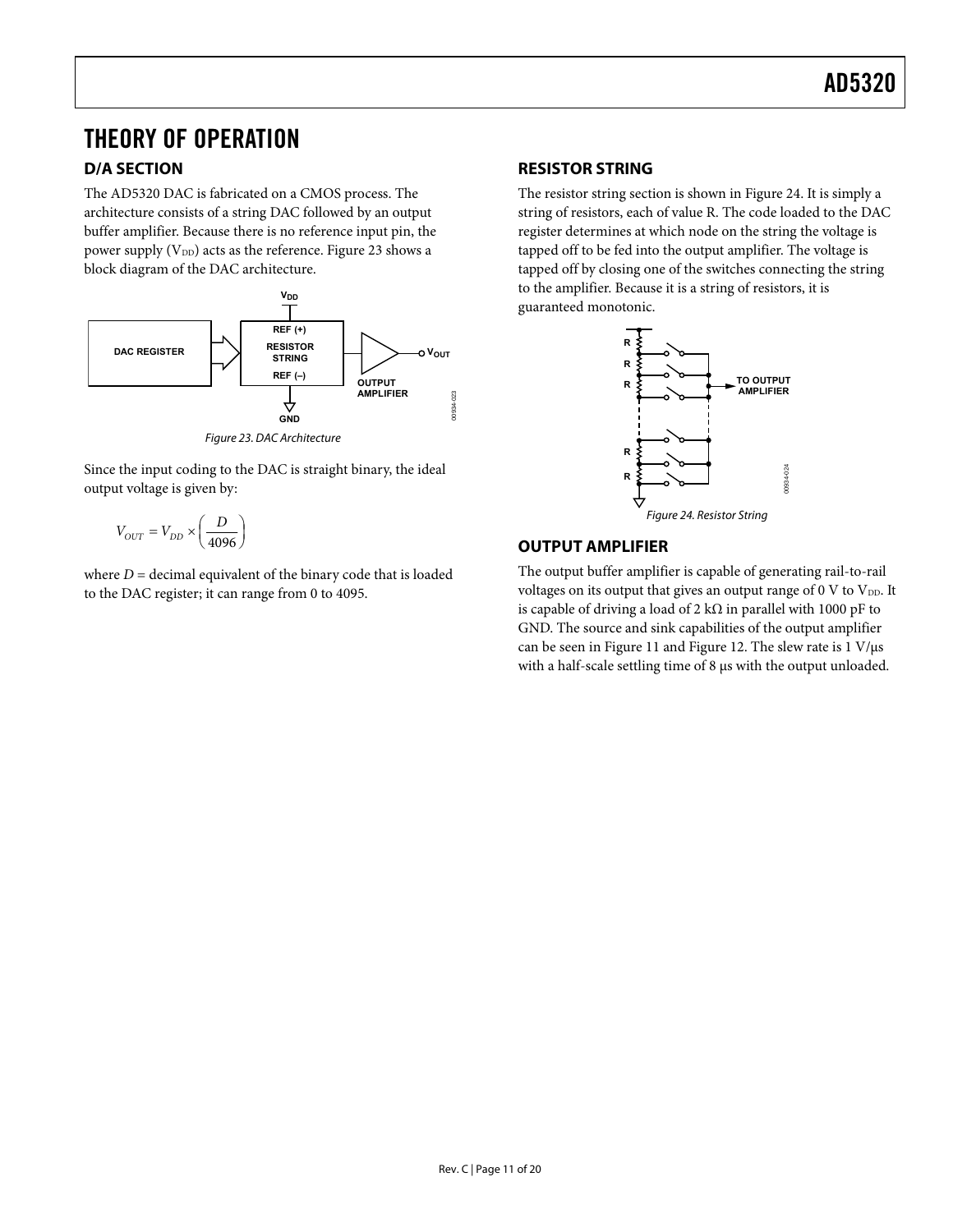## <span id="page-11-0"></span>SERIAL INTERFACE

The AD5320 has a 3-wire serial interface (SYNC, SCLK, and DIN) that is compatible with  $SPI^{\circ}$ , QSPI<sup>TM</sup>, and MICROWIRETM interface standards as well as most DSPs. See [Figure 2](#page-3-1) for a timing diagram of a typical write sequence.

The write sequence begins by bringing the SYNC line low. Data from the DIN line is clocked into the 16-bit shift register on the falling edge of SCLK. The serial clock frequency can be as high as 30 MHz, making the AD5320 compatible with high speed DSPs. On the 16th falling clock edge, the last data bit is clocked in and the programmed function is executed (that is, a change in DAC register contents and/or a change in the mode of operation). At this stage, the  $\overline{\text{SYNC}}$  line can be kept low or be brought high. In either case, it must be brought high for a minimum of 33 ns before the next write sequence so that a falling edge of  $\overline{\text{SYNC}}$  can initiate the next write sequence. Because the  $\overline{\text{SYNC}}$  buffer draws more current when  $V_{\text{IN}} = 2.4 \text{ V}$ than it does when  $V_{IN} = 0.8$  V,  $\overline{SYNC}$  should be idled low between write sequences for even lower power operation of the part. As previously mentioned,  $\overline{\text{SYNC}}$  must be brought high again just before the next write sequence.

### **INPUT SHIFT REGISTER**

The input shift register is 16 bits wide (see Figure 25). The first two bits are "don't cares." The next two are control bits that control which mode of operation the part is in (normal mode or any one of three power-down modes). There is a more complete description of the various modes in the Power-Down Modes section. The next twelve bits are the data bits. These are transferred to the DAC register on the 16th falling edge of SCLK.

### **SYNC INTERRUPT**

In a normal write sequence, the  $\overline{\text{SYNC}}$  line is kept low for at least 16 falling edges of SCLK and the DAC is updated on the 16th falling edge. However, if SYNC is brought high before the 16th falling edge, then this acts as an interrupt to the write sequence. The shift register is reset and the write sequence is seen as invalid. Neither an update of the DAC register contents nor a change in the operating mode occurs (see Figure 26).

### **POWER-ON RESET**

The AD5320 contains a power-on reset circuit that controls the output voltage during power-up. The DAC register is filled with zeros and the output voltage is 0 V. It remains there until a valid write sequence is made to the DAC. This is useful in applications where it is important to know the state of the output of the DAC while it is in the process of powering up.

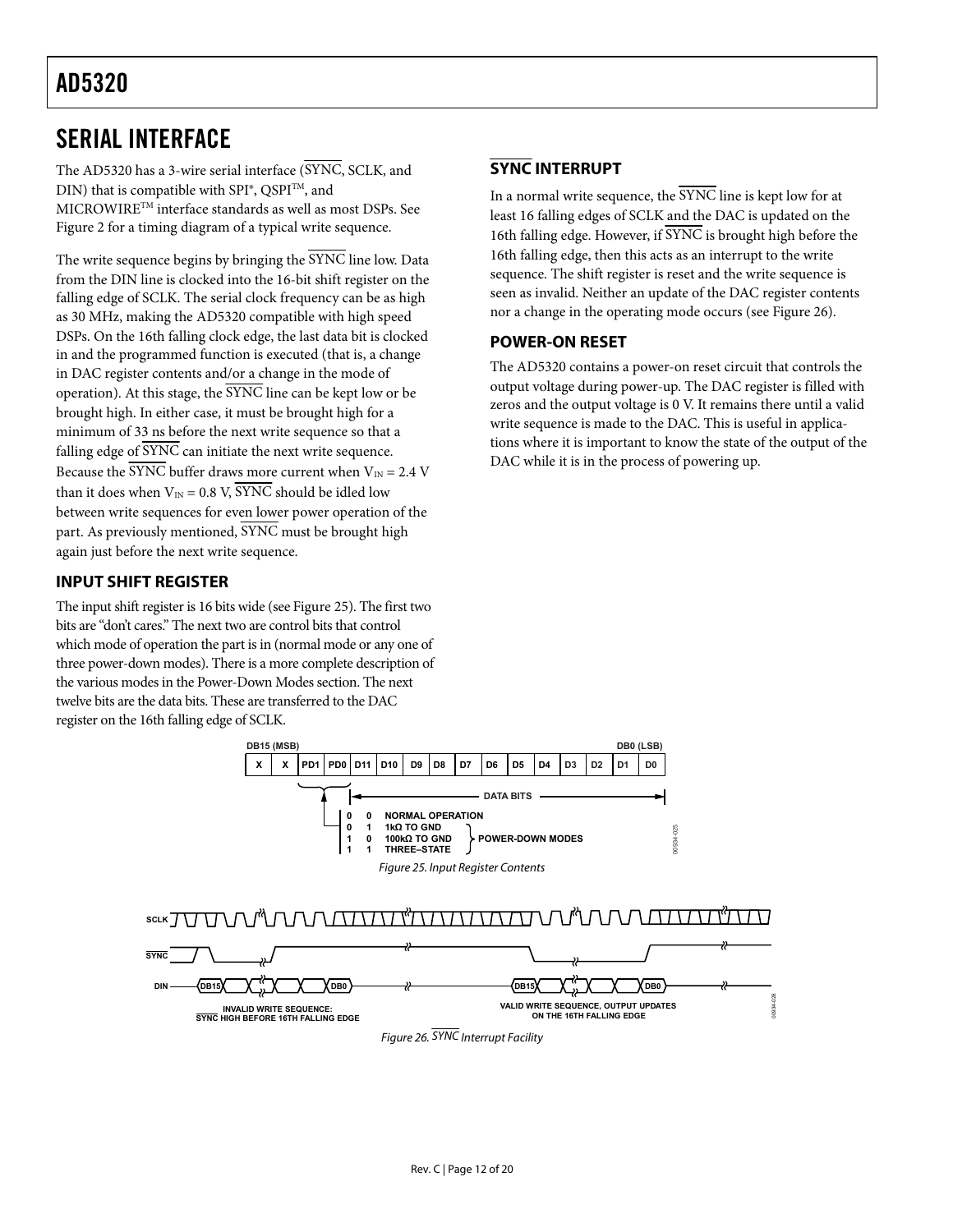### <span id="page-12-0"></span>**POWER-DOWN MODES**

The AD5320 contains four separate modes of operation. These modes are software-programmable by setting two bits (DB13 and DB12) in the control register. [Table 5](#page-12-1) shows how the state of the bits corresponds to the mode of operation of the device.

| Table 5. Modes of Operation for the AD5320 |  |  |
|--------------------------------------------|--|--|
|--------------------------------------------|--|--|

<span id="page-12-1"></span>

| <b>DB13</b> | <b>DB12</b> | <b>Operating Mode</b>   |
|-------------|-------------|-------------------------|
|             | 0           | <b>Normal Operation</b> |
|             |             | Power-Down Modes        |
|             |             | 1 kQ to GND             |
|             | 0           | 100 kΩ to GND           |
|             |             | Three-State             |

When both bits are set to 0, the part works with its normal power consumption of 140 μA at 5 V. However, for the three power-down modes, the supply current falls to 200 nA at 5 V (50 nA at 3 V). Not only does the supply current fall, but the output stage is also internally switched from the output of the amplifier to a resistor network of known values. This has the advantage that the output impedance of the part is known while the part is in power-down mode. There are three different options: the output is connected internally to GND through a 1 k $\Omega$  resistor, the output is connected internally to GND through a 100 k $\Omega$  resistor, or it is left opencircuited (three-state). The output stage is illustrated in Figure 27.



Figure 27. Output Stage During Power-Down

The bias generator, output amplifier, resistor string, and other associated linear circuitry are shut down when the power-down mode is activated. However, the contents of the DAC register are unaffected when in power-down. The time to exit powerdown is typically 2.5 μs for  $V_{DD} = 5$  V and 5 μs for  $V_{DD} = 3$  V (see [Figure 21\)](#page-9-0).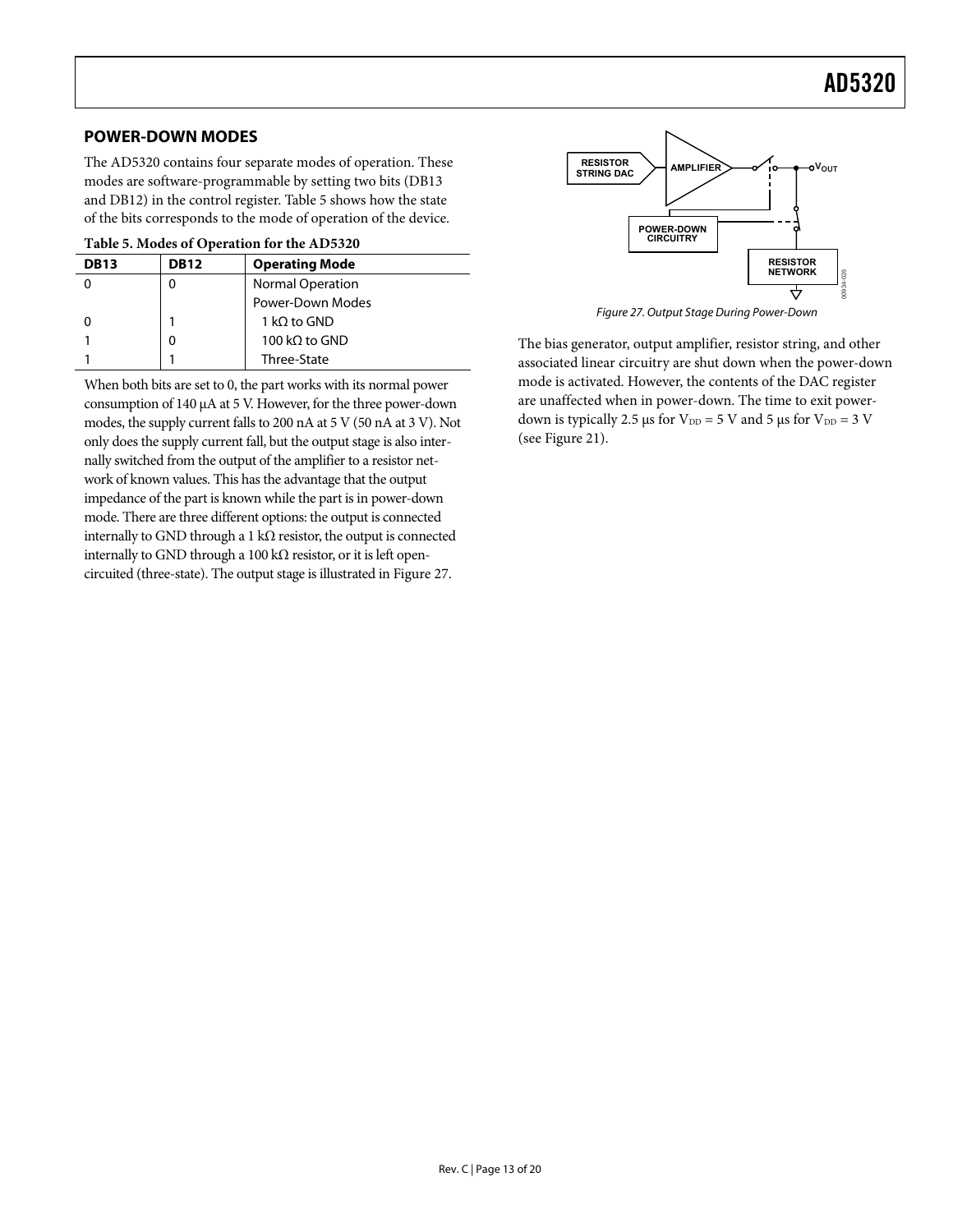### <span id="page-13-0"></span>MICROPROCESSOR INTERFACING **AD5320 TO ADSP-2101/ADSP-2103 INTERFACE**

Figure 28 shows a serial interface between the AD5320 and the [ADSP-2101/](http://www.analog.com/en/prod/0%2C2877%2CADSP%25252D2101%2C00.html)ADSP-2103. [The ADSP-2101](http://www.analog.com/en/prod/0%2C2877%2CADSP%25252D2101%2C00.html)/ADSP-2103 should be set up to operate in the serial port (SPORT) transmit alternate framing mode. The [ADSP-2101/](http://www.analog.com/en/prod/0%2C2877%2CADSP%25252D2101%2C00.html)ADSP-2103 SPORT are programmed through the SPORT control register and should be configured as follows: internal clock operation, active low framing, and 16-bit word length. Transmission is initiated by writing a word to the Tx register after the SPORT has been enabled.



Figure 28. AD5320 to ADSP-2101/ADSP-2103 Interface

00934-027

### **AD5320 TO 68HC11/68L11 INTERFACE**

Figure 29 shows a serial interface between the AD5320 and the 68HC11/68L11 microcontroller. SCK of the 68HC11/68L11 drives the SCLK of the AD5320, while the MOSI output drives the serial data line of the DAC. The SYNC signal is derived from a port line (PC7). For correct operation of this interface, the 68HC11/68L11 should be configured so that the CPOL bit is a 0 and the CPHA bit is a 1. When data is being transmitted to the DAC, the SYNC line is taken low (PC7). When the 68HC11/68L11 are configured, data appearing on the MOSI output is valid on the falling edge of SCK as shown in Figure 29.

Serial data from the 68HC11/68L11 is transmitted in 8-bit bytes with only eight falling clock edges occurring in the transmit cycle. Data is transmitted MSB first. In order to load data to the AD5320, PC7 is left low after the first eight bits are transferred, and a second serial write operation is performed to the DAC and PC7 is taken high at the end of this procedure.



### **AD5320 TO 80C51/80L51 INTERFACE**

Figure 30 shows a serial interface between the AD5320 and the 80C51/80L51 microcontrollers. TXD of the 80C51/80L51 drives SCLK of the AD5320, while RXD drives the serial data line of the part. The SYNC signal is again derived from a bit programmable pin on the port. In this case, port line P3.3 is used. When data is to be transmitted to the AD5320, P3.3 is taken low. The 80C51/80L51 transmits data only in 8-bit bytes; thus only eight falling clock edges occur in the transmit cycle. To load data to the DAC, P3.3 is left low after the first eight bits are transmitted, and a second write cycle is initiated to transmit the second byte of data. P3.3 is taken high following the completion of this cycle. The 80C51/ 80L51 output the serial data in a format that has the LSB first. The AD5320 requires its data with the MSB as the first bit received. The 80C51/80L51 transmit routine should consider this.



### **AD5320 TO MICROWIRE INTERFACE**

Figure 31 shows an interface between the AD5320 and any MICROWIRE-compatible device. Serial data is shifted out on the falling edge of the serial clock and is clocked into the AD5320 on the rising edge of the SK.

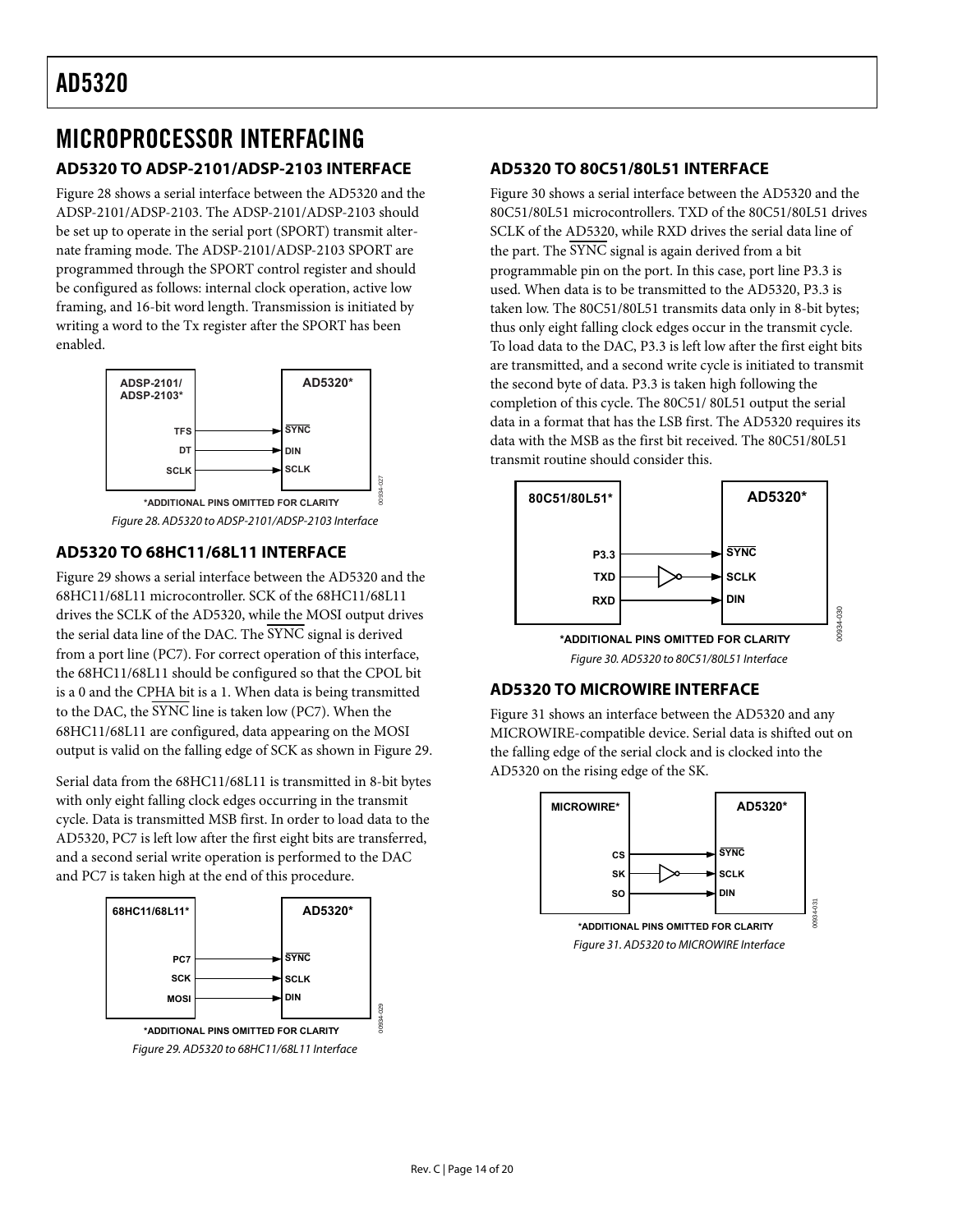### <span id="page-14-0"></span>APPLICATIONS

#### **USING REF19X AS A POWER SUPPLY FOR AD5320**

Because the supply current required by the AD5320 is extremely low, an alternative option is to use a REF19x voltage reference [\(REF195 f](http://www.analog.com/en/prod/0,2877,REF195,00.html)or 5 V or [REF193](http://www.analog.com/en/prod/0%2C2877%2CREF193%2C00.html) for 3 V) to supply the required voltage to the part (see Figure 32). This is especially useful if the power supply is noisy or if the system supply voltages are at some value other than 5 V or 3 V (such as 15 V). The REF19x outputs a steady supply voltage for the AD5320. If the low dropout REF195 is used, the current it needs to supply to the AD5320 is 140 μA. This is with no load on the output of the DAC. When the DAC output is loaded, the REF195 also needs to supply the current to the load. The total current required (with a 5 kΩ load on the DAC output) is:

 $140 \mu A + (5 V/5 k\Omega) = 1.14 mA$ 

The load regulation of the [REF195](http://www.analog.com/en/prod/0,2877,REF195,00.html) is typically 2 ppm/mA, which results in an error of 2.3 ppm (11.5  $\mu$ V) for the 1.14 mA current drawn from it. This corresponds to a 0.009 LSB error.



#### **BIPOLAR OPERATION USING THE AD5320**

The AD5320 is designed for single-supply operation but a bipolar output range is also possible using the circuit in Figure 33. The circuit below gives an output voltage range of ±5 V. Rail-to-rail operation at the amplifier output is achievable using an [AD820](http://www.analog.com/en/prod/0,2877,AD820,00.html) or an [OP295](http://www.analog.com/en/prod/0,2877,OP295,00.html) as the output amplifier.

The output voltage for any input code can be calculated as follows:

$$
V_O = \left[ V_{DD} \times \left( \frac{D}{4096} \right) \times \left( \frac{R1 + R2}{R1} \right) - V_{DD} \times \left( \frac{R2}{R1} \right) \right]
$$

where *D* represents the input code in decimal (0 to 4095).

With  $V_{DD}$  = 5 V, R1 = R2 = 10 kΩ:

$$
V_O = \left(\frac{10 \times D}{4096}\right) - 5 \text{ V}
$$

This is an output voltage range of  $\pm$ 5 V with 000 hex corresponding to a −5 V output and FFF hex corresponding to a +5 V output.



### **USING AD5320 WITH AN OPTO-ISOLATED INTERFACE**

For process control applications in industrial environments, it is often necessary to use an opto-isolated interface to protect and isolate the controlling circuitry from any hazardous commonmode voltages that can occur in the area where the DAC is functioning. Opto-isolators provide isolation in excess of 3 kV. Because the AD5320 uses a 3-wire serial logic interface, it requires only three opto-isolators to provide the required isolation (see Figure 34). The power supply to the part also needs to be isolated. This is done by using a transformer. On the DAC side of the transformer, a 5 V regulator provides the 5 V supply required for the AD5320.



Figure 34. AD5320 with An Opto-Isolated Interface

00934-034

134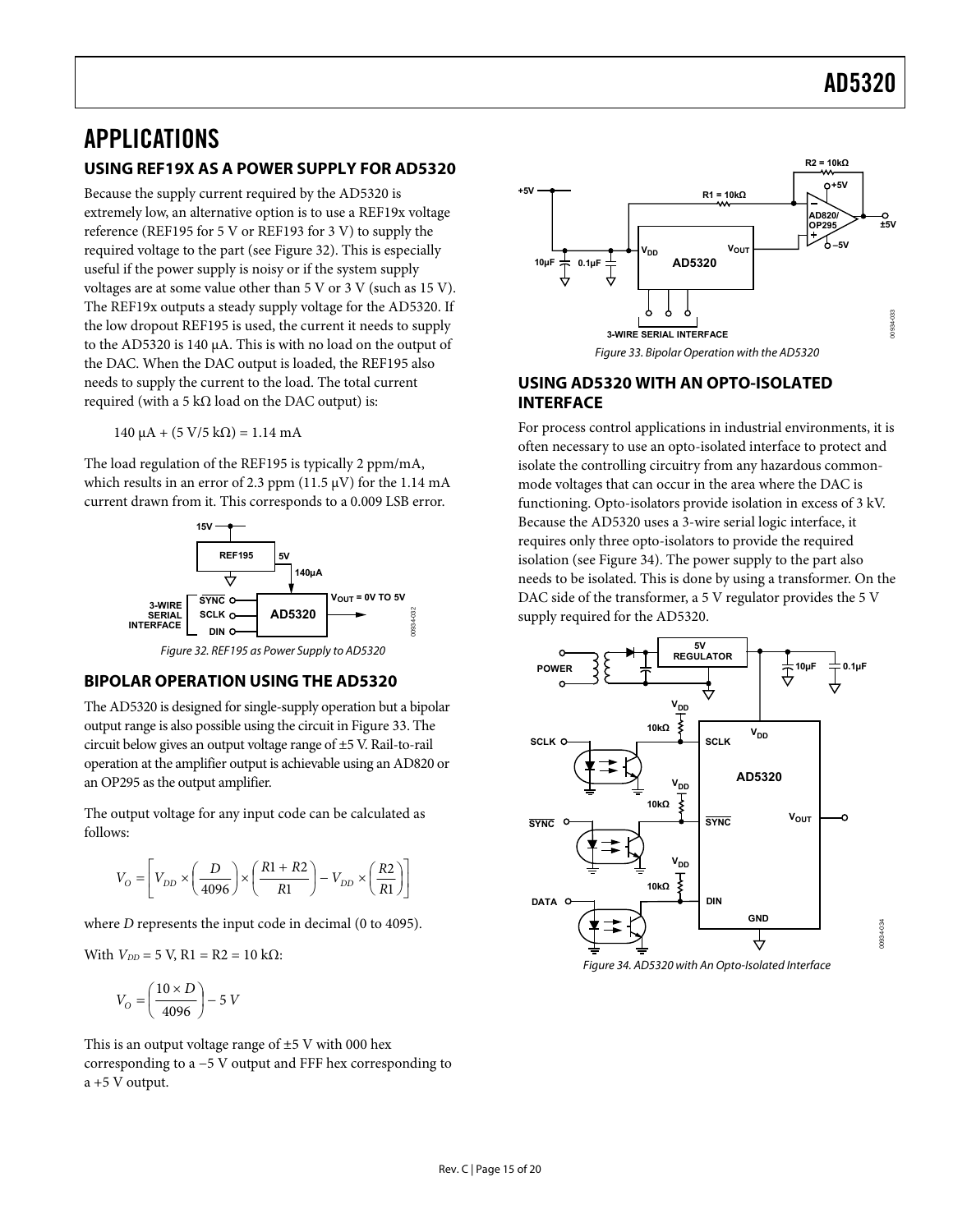### <span id="page-15-0"></span>**POWER SUPPLY BYPASSING AND GROUNDING**

When accuracy is important in a circuit, it is helpful to consider carefully the power supply and ground return layout on the board. The printed circuit board containing the AD5320 should have separate analog and digital sections, each having its own area of the board. If the AD5320 is in a system where other devices require an AGND to DGND connection, the connection should be made at one point only. This ground point should be as close as possible to the AD5320.

The power supply to the AD5320 should be bypassed with 10 μF capacitors and 0.1 μF capacitors. The capacitors should be physically as close as possible to the device with the 0.1 μF capacitors ideally against the device. The 10 μF capacitors are the tantalum bead type. It is important that the  $0.1 \mu$ F capacitors have low effective series resistance (ESR) and effective series inductance (ESI), such as common ceramic types of capacitors. The 0.1 μF capacitors provide a low impedance path to ground for high frequencies caused by transient currents due to internal logic switching.

The power supply line itself should have as large a trace as possible to provide a low impedance path and reduce glitch effects on the supply line. Clocks and other fast switching digital signals should be shielded from other parts of the board by digital ground. Avoid crossover of digital and analog signals if possible. When traces cross on opposite sides of the board, ensure that they run at right angles to each other to reduce feedthrough effects through the board. The best board layout technique is the microstrip technique where the component side of the board is dedicated to the ground plane only and the signal traces are placed on the solder side. However, this is not always possible with a two-layer board.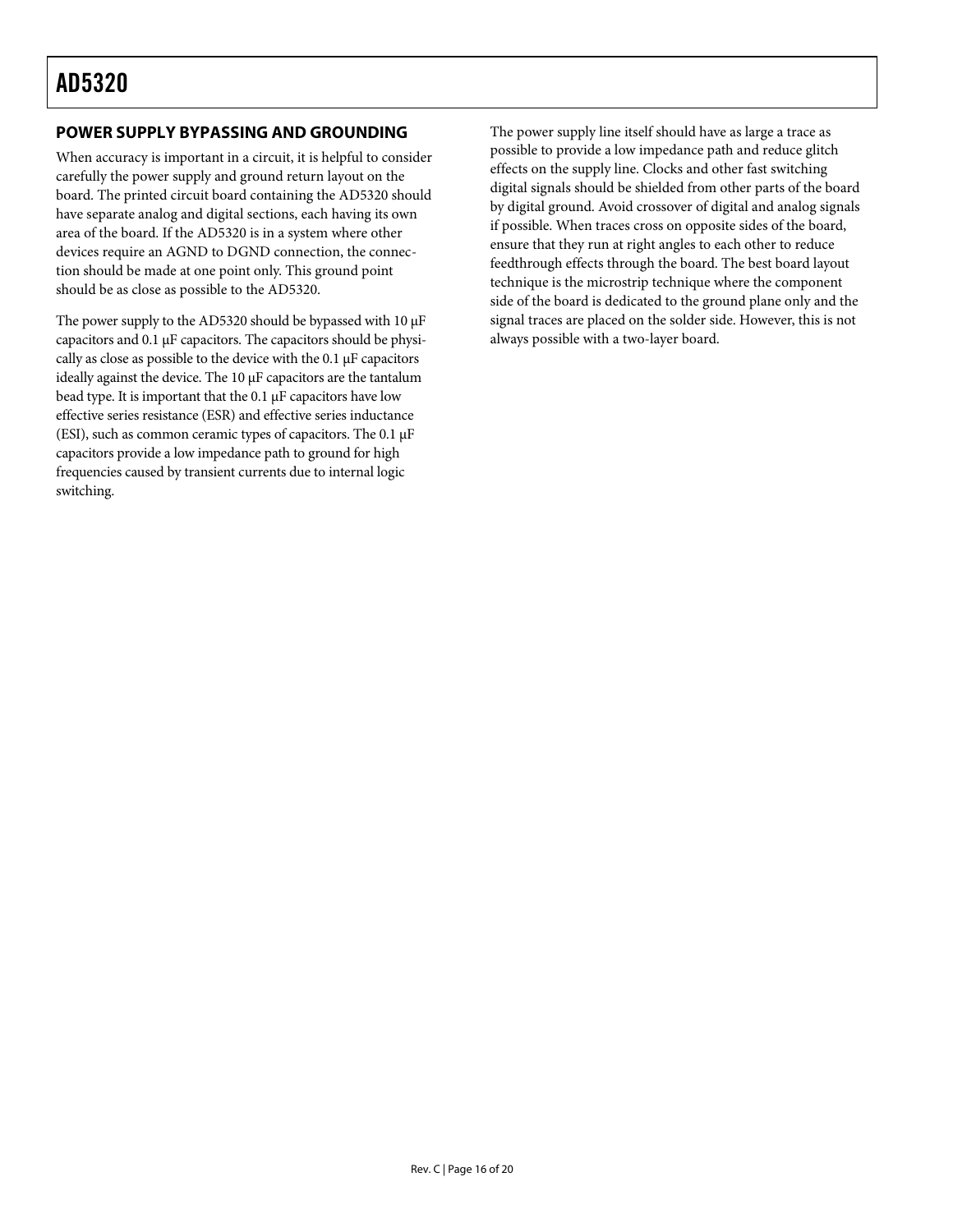<span id="page-16-0"></span>

**COMPLIANT TO JEDEC STANDARDS MO-178-AB**

Figure 35. 6-Lead Small Outline Transistor Package [SOT-23] (RT-6) Dimensions shown in millimeters



**COMPLIANT TO JEDEC STANDARDS MO-187-AA** Figure 36. 8-Lead Mini Small Outline Package [MSOP] (RM-8) Dimensions shown in millimeters

#### **ORDERING GUIDE**

<span id="page-16-1"></span>

| Model                          | <b>Temperature Range</b>            | <b>Package Description</b>                       | <b>Branding</b>  | <b>Package Option</b> |
|--------------------------------|-------------------------------------|--------------------------------------------------|------------------|-----------------------|
| AD5320BRM                      | $-40^{\circ}$ C to $+105^{\circ}$ C | 8-Lead Mini Small Outline Package [MSOP]         | D <sub>4</sub> B | <b>RM-8</b>           |
| AD5320BRM-REEL                 | $-40^{\circ}$ C to $+105^{\circ}$ C | 8-Lead Mini Small Outline Package [MSOP]         | D <sub>4</sub> B | <b>RM-8</b>           |
| AD5320BRM-REEL7                | $-40^{\circ}$ C to $+105^{\circ}$ C | 8-Lead Mini Small Outline Package [MSOP]         | D <sub>4</sub> B | <b>RM-8</b>           |
| AD5320BRMZ <sup>1</sup>        | $-40^{\circ}$ C to $+105^{\circ}$ C | 8-Lead Mini Small Outline Package [MSOP]         | D9N              | <b>RM-8</b>           |
| AD5320BRMZ-REEL <sup>1</sup>   | $-40^{\circ}$ C to $+105^{\circ}$ C | 8-Lead Mini Small Outline Package [MSOP]         | D9N              | <b>RM-8</b>           |
| AD5320BRMZ-REEL71              | $-40^{\circ}$ C to $+105^{\circ}$ C | 8-Lead Mini Small Outline Package [MSOP]         | D <sub>9</sub> N | <b>RM-8</b>           |
| AD5320BRT-500RL7               | $-40^{\circ}$ C to $+105^{\circ}$ C | 6-Lead Small Outline Transistor Package [SOT-23] | D <sub>4</sub> B | RT-6                  |
| AD5320BRT-REEL                 | $-40^{\circ}$ C to $+105^{\circ}$ C | 6-Lead Small Outline Transistor Package [SOT-23] | D <sub>4</sub> B | RT-6                  |
| AD5320BRT-REEL7                | $-40^{\circ}$ C to $+105^{\circ}$ C | 6-Lead Small Outline Transistor Package [SOT-23] | D <sub>4</sub> B | $RT-6$                |
| AD5320BRTZ-500RL7 <sup>1</sup> | $-40^{\circ}$ C to $+105^{\circ}$ C | 6-Lead Small Outline Transistor Package [SOT-23] | D9N              | RT-6                  |
| AD5320BRTZ-REEL <sup>1</sup>   | $-40^{\circ}$ C to $+105^{\circ}$ C | 6-Lead Small Outline Transistor Package [SOT-23] | D9N              | <b>RT-6</b>           |
| AD5320BRTZ-REEL71              | $-40^{\circ}$ C to $+105^{\circ}$ C | 6-Lead Small Outline Transistor Package [SOT-23] | D9N              | RT-6                  |

 $1 Z = Pb$ -free part.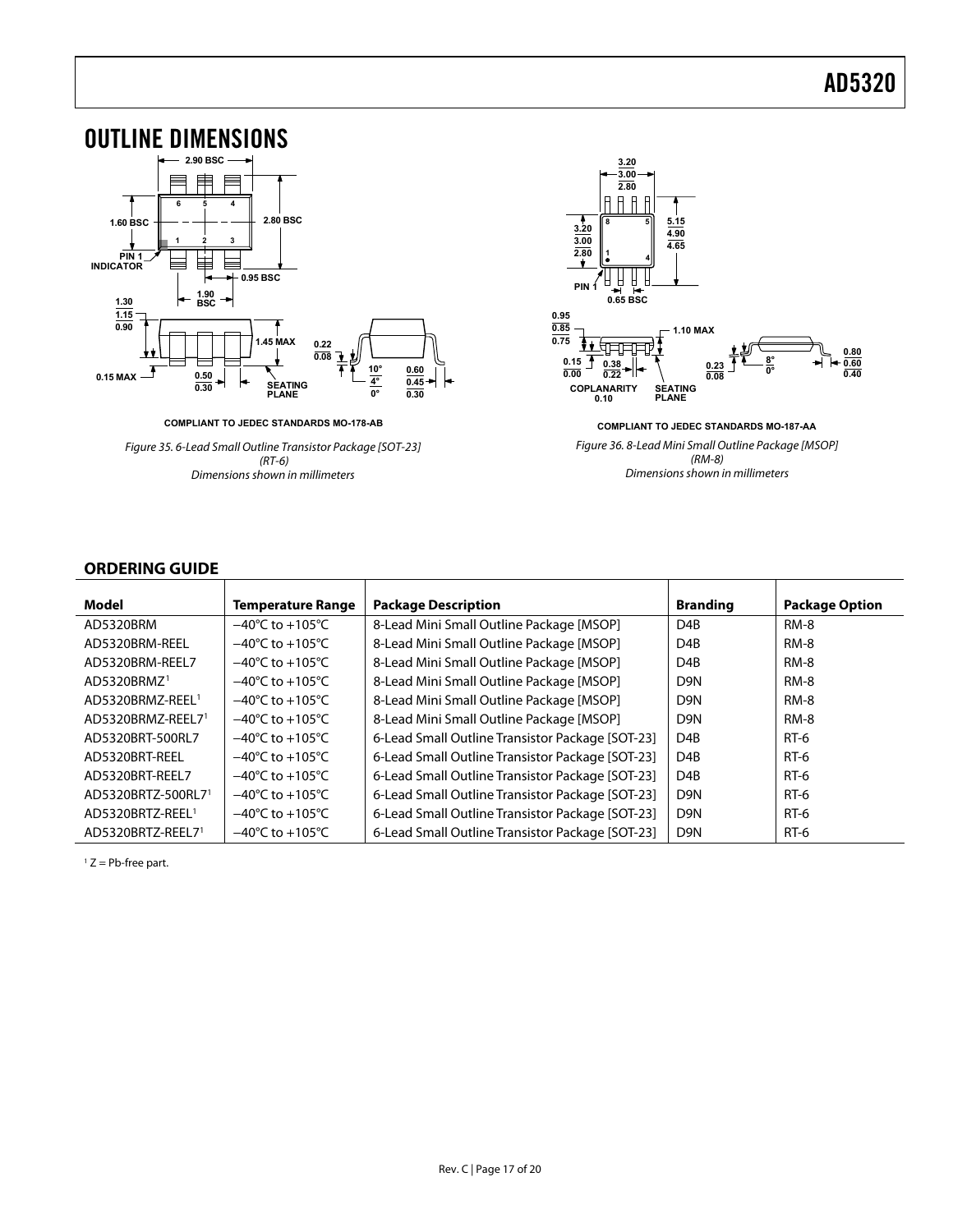# **NOTES**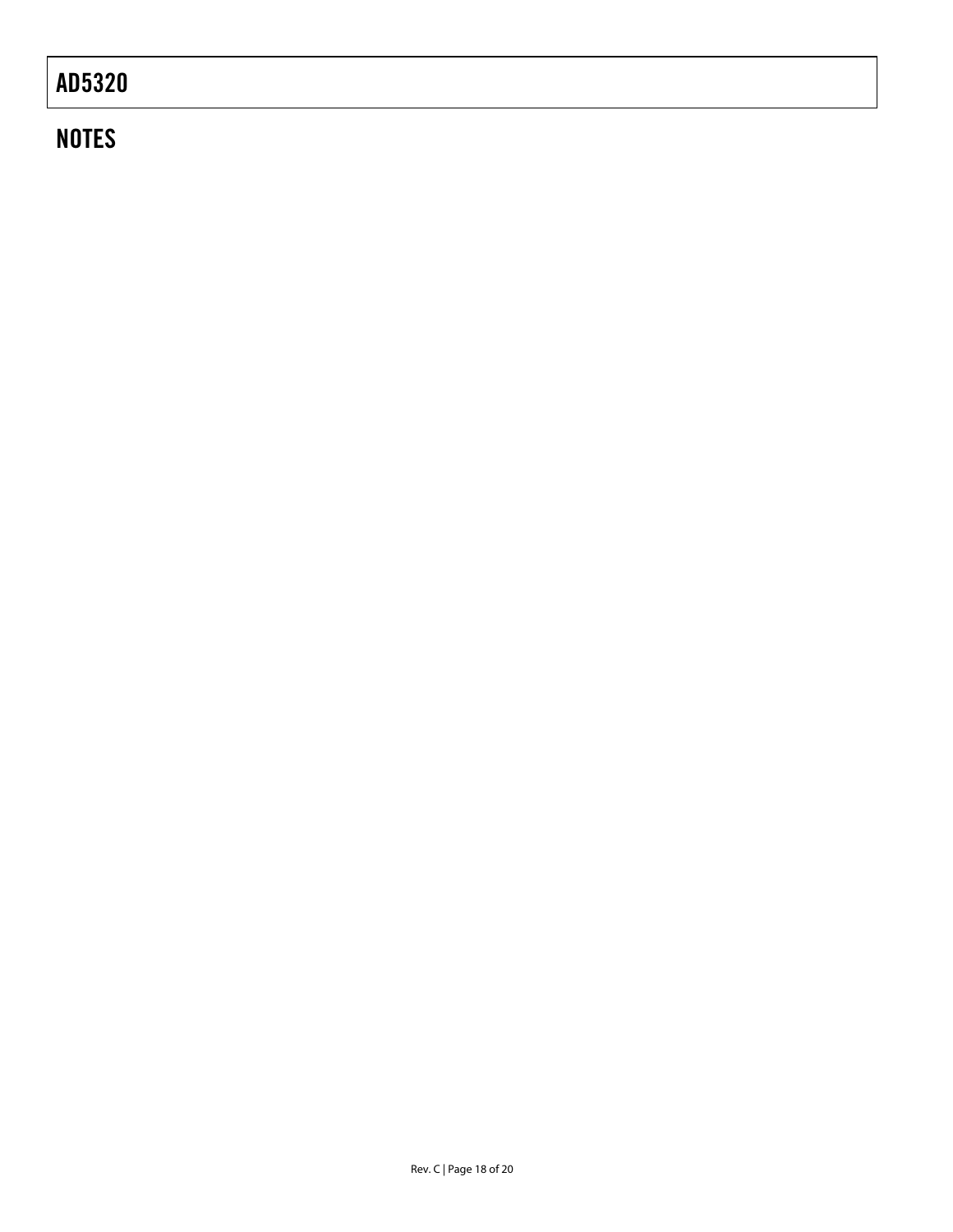# **NOTES**